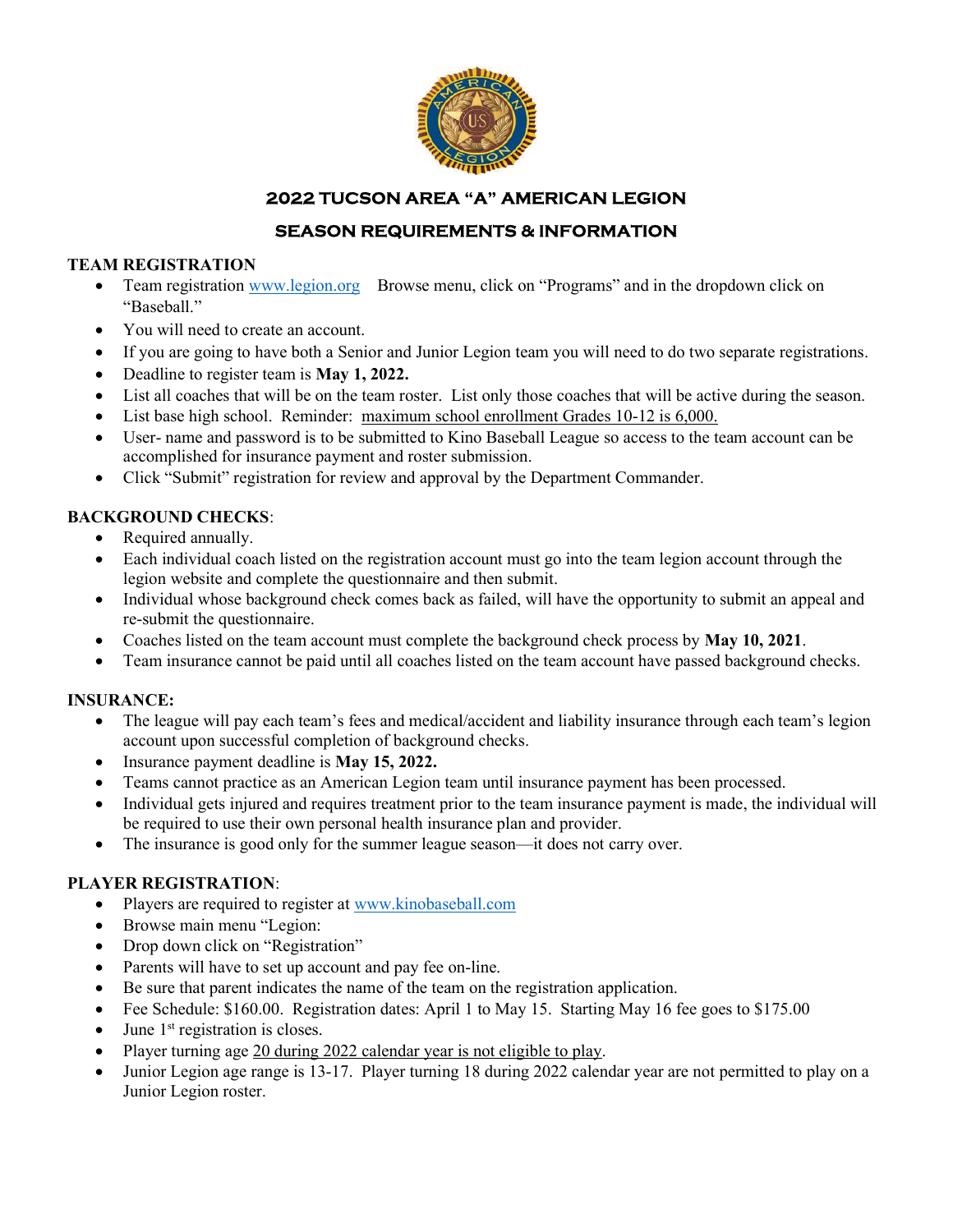# TEAM ROSTER:

- Minimum 14 players; Maximum 18 players
- Players that are in college and wish to play Legion and are age eligible they must return back to the legion team that they played for in 2019.
- College players who are league age eligible and did not play on a Legion team in 2021 are permitted to play on a Legion team that is nearest to their home domicile. No Exceptions.
- Coaches are to enter player information for team roster through legion account prior to start of season (June 1<sup>st</sup>). DO NOT SUBMIT. Final submission of team roster JUNE 6, 2022.
- Only two ways a player can be replaced on a team roster1) Players enters the armed services or 2) Player passes away.

## PLAYER DOCUMENTS:

- Manager of the Legion team is responsible for downloading from the team legion account FORM #2. This form is mandatory for every registered player.
- Player/Parent complete this form and return to the Manager.
- Returning players (if age eligible) who played Legion in 2021 will need to provide the Manager with the following:
	- o Form 2 (from legion web site) completed and signed by parent/legal guardian.
- New Players playing Legion for the first time in 2021:
	- o Form 2 (from legion website) filled out and signed by parent/legal guard.
	- o Copy of Proof of Birth
- Submission of the Form #2 to the league is required on/or before June 6, 2022. Form can electronically emailed (both sides) to  $kinobbl@connect.net$
- Coaches are to hold onto all player proof of birth documents. If they are required during the season, the league will make such a request to the coach.
- NOTE: FORM 76: is required for a player that is released by a legion team manager and goes play on another legion team. If you have such a player this form will be required to be completed by the parent and submitted to the Team Manager.

#### INSURANCE:

- The Legion insurance provides for both medical/accident and liability coverage for each team and player.
- When the team insurance is paid by the league, the team manager will be receiving a copy of the certificate of insurance to have in their possession during the season.
- The insurance benefit covers ONLY Legion practices and games. If a player plays on a tournament team (Non-Legion Sanction event) and gets injured the insurance benefit is not eligible to be used.
- Player gets injured and requires medical treatment, the team manager is to notify the Kino Baseball League office within 24 hours of the incident. Claim forms will be processed and sent to the team manager who will in turn present to the parents of the injured player to complete, sign and submitted to the insurance carrier.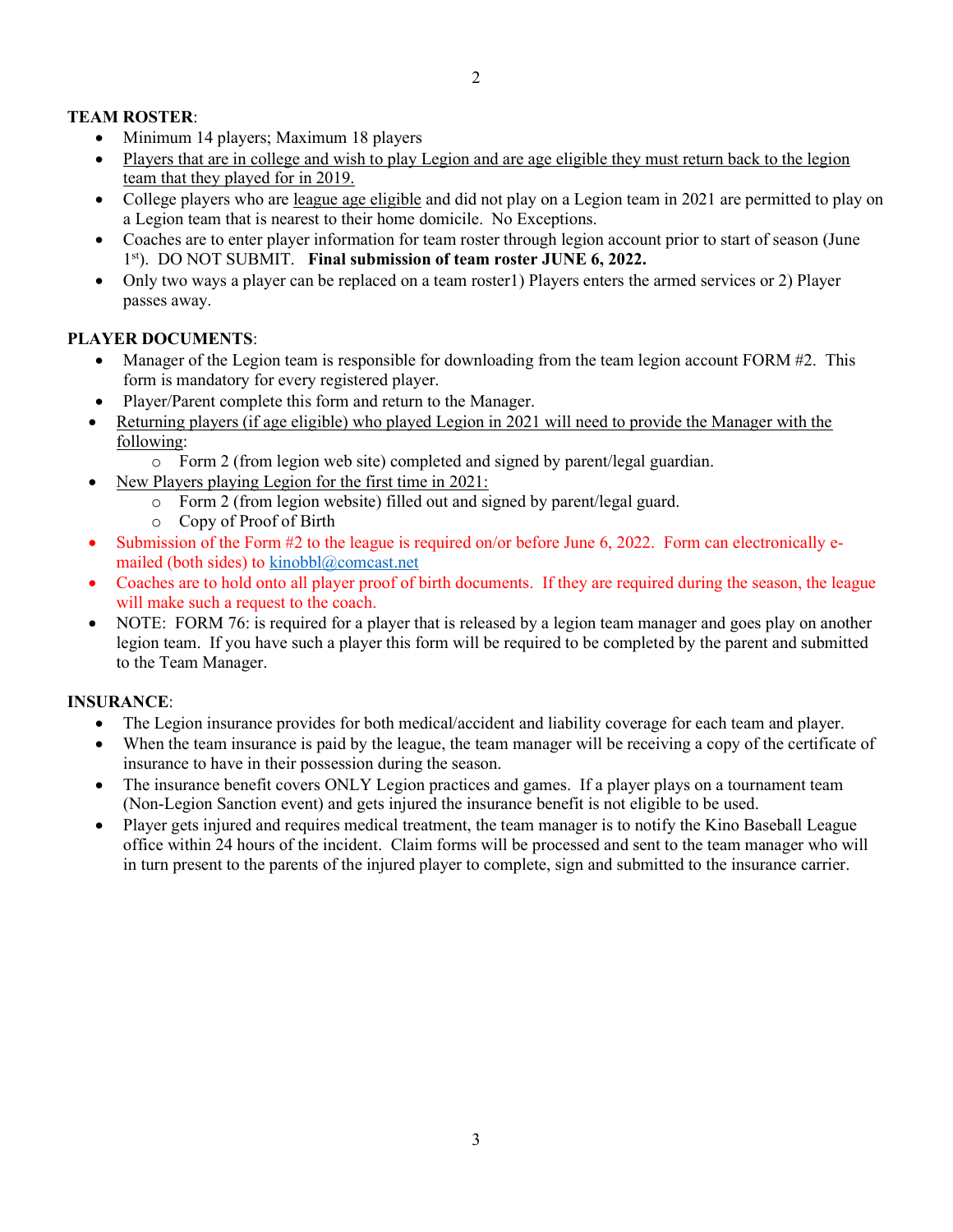#### REGULAR SEASON:

- Schedule calendar window for regular season-June 6 to July 2 (Both Senior and Junior Legion Divisions)
- Number of Games 12
- Days of Play Junior Legion Division:
	- o Plan is to play doubleheaders on Saturdays and one game during the weeknight (subject to change)
- Days of Play Senior Legion Division:
	- o Monday through Thursday Friday if only needed to make up a game(s).
	- o No weekends unless rain outs back up the schedule.
- Game times during weeknights: 7:00 PM (both Junior and Senior Divisions)
- Game times Saturday mornings for Junior Legion: 8:30 AM and 11:00 AM
- Senior Legion Games will be 7 innings in length, with 2 extra innings used if there is a tie after seven (7) innings. Game that is tied after 9 innings is officially a tie in the standings. Junior Legion no extra innings are played if both teams are tied either after 7 innings or time limit has been reached.
- There is no time limit Senior Legion. 2:00 hour time limit for Junior Legion regular season games.
- Team must have nine (9) players to start and finish a game.
- Forfeit time is game time.
- Two forfeits in same season, team is removed from the game schedule and will no longer able to participate in the league.
- Standings are maintained. The mission of legion baseball is to be competitive and provide a program setting that allows teams to advance and participate in the National Legion post-season tournament that plays State, Region and World Series levels. Legion baseball plays straight up baseball.
- Rules are mainly Official Professional Rules (MLB) supplemented by a few Legion and Local Area "A" League rules. NFHS rules are not utilized at any level of legion play.

#### POST-SEASON (ONLY IF NATIONAL LEGION MOVES FORWARD -PANDEMIC STATUS WILL BE DETERMINING FACTOR)

#### SENIOR LEGION DIVISION

Teams wishing to participate in the National American Legion tournament season are required to commit 100% to all levels of the tournament from State to Region to World Series. The tournament season runs from middle of July to the middle of August.

It must be understood before committing to play in the Legion tournament season, that if your team advances there is the possibility that with the way Arizona school schedule is structured, that players will miss portions of the early part of the school year.

You cannot just play in the state tournament and then if the team wins, decide not to play in the Regional tournament.

If you do not wish to participate in the Senior Legion Division post-season tournament, please advise prior to the start of the season. Teams are still welcomed to play in the Legion Area "A" League regular season.

#### HOW TEAMS QUALIFY SENIOR LEGION:

In 2022, the final regular season league standings will determine the teams that qualify for the state tournament. The number of teams that will qualify and advance will be determined prior to the start of the season. There will be no post-season league qualifying tournament. The 2022 Department State tournament site to be determined.

#### JUNIOR LEGION DIVISION:

The Junior Division does not have the three tournament levels as the Senior Division. The state level is the only Legion tournament that is conducted.

The league final standings will determine who advances. The number of teams to advance will be determined prior to the start of the season.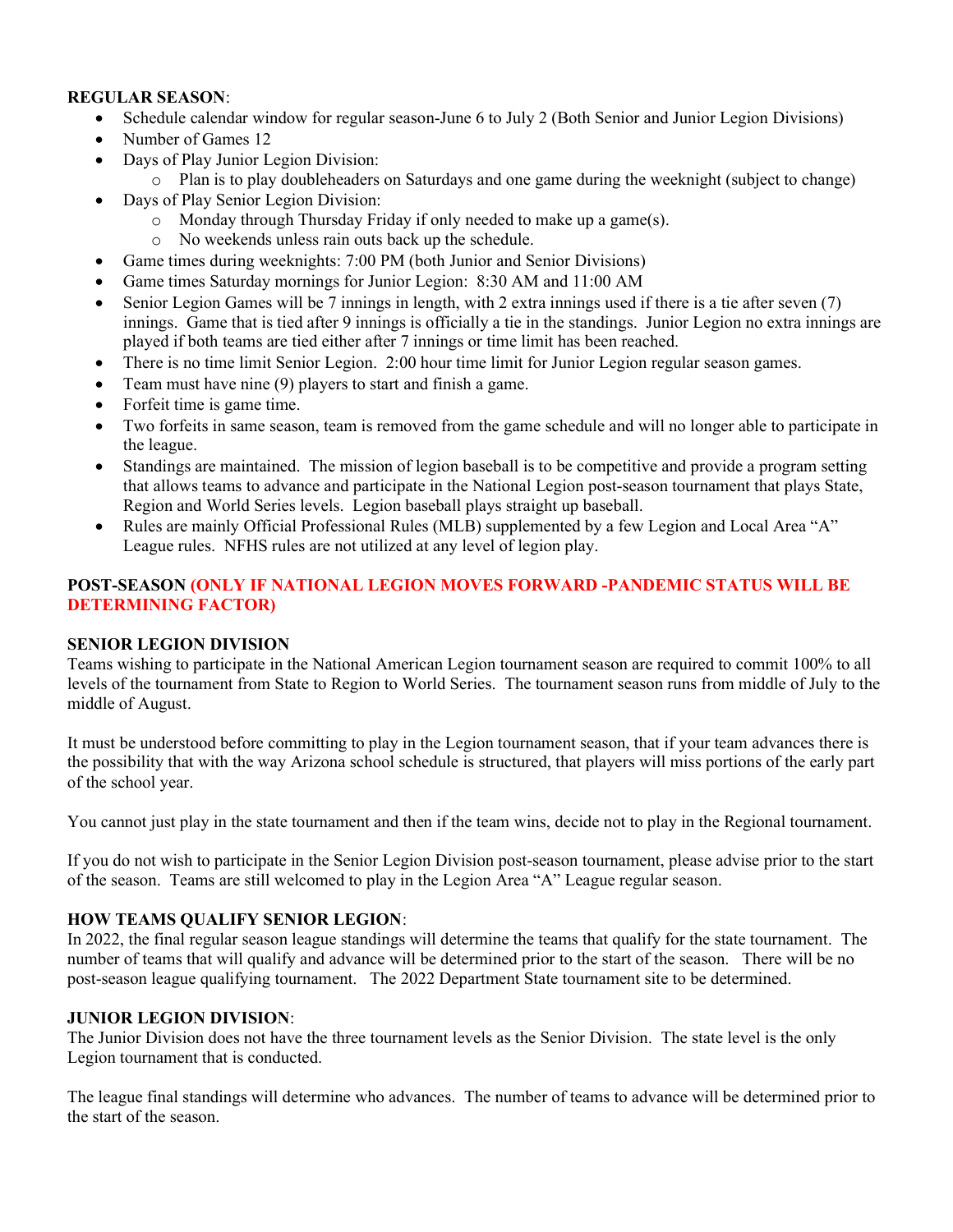# The American Legion Baseball Scholarship

The American Legion awards between \$22,000 and \$25,000 in scholarships to deserving baseball players each year. Each Department Baseball Committee may select a player from its department to receive this scholarship. The American Legion will award several scholarships each year depending on the number of applicants and interest earned from the trust fund.

# Award Amounts

Department Baseball Scholarship Winners receive \$500.

Each certified Department Baseball scholarship winner shall be considered for The American Legion All-Academic Team sponsored by Diamond Sports, annually.

Eight players selected by a scholarship selection committee at The American Legion World Series will receive an additional \$2,500 scholarship.

A ninth player, selected as the most outstanding member of the All-Academic Team, will be awarded an additional \$5,000 scholarship.

All-Academic Team winners will retain their \$500 scholarship from their department.

Scholarship recipients will be eligible to receive their scholarships immediately upon graduation from an accredited high school. Scholarship winners must utilize the total award within eight (8) years of their graduation date, excluding active military time.

To apply visit www.legion.org/scholarships/baseball